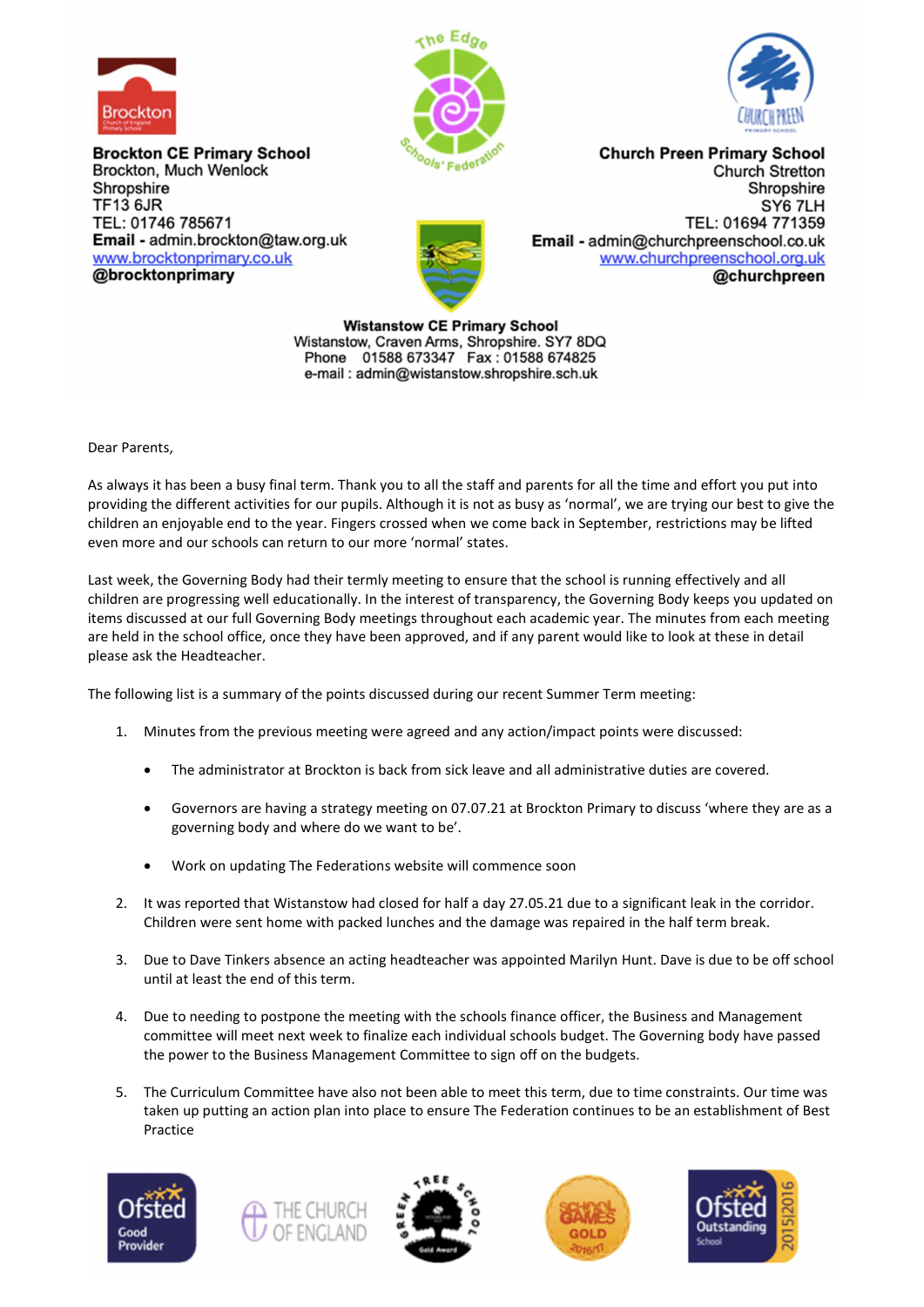6. Due to Dave's absence each Assistant Head complied a report for Governors, detailing what has been happening within schools and updating Governors on whole school issues:

## Brockton

- Schools' atmosphere is happy and relaxed.
- Individual pupils who require extra support in curriculum or at playtimes are getting regular coaching and guidance.
- A TA has been employed full time for 3 days to cover 'Covid catch up' plans
- School cook continues to be on sickness leave, several temporary cooks have been sourced through catering services.
- Staff have attended a variety of courses over this term
- Assessment test undertaken for the summer term and results yet be compiled.
- Reports to parents to go out soon and parent consultations will be offered outside or via Zoom.
- There are a few building issues that need to be addressed. Marilyn will follow up asap.
- Attendance is good.

## Church Preen

- Individual pupils who require extra support in curriculum are getting regular catch up sessions
- Staff have attended a variety of courses over this term
- Assessment test yet to be undertaken for the summer term.
- Reports to parents to go out on 02.07.21 and parent consultations will be offered via Zoom.
- KS2 boys toilets were replaced during half term
- Groundwork has been postponed due to weather and workload. This should commence soon.
- Attendance is good.

## Wistanstow

- Mrs Townley is off sick and remains at home awaiting surgery. She has not been given a date as yet, therefore, plans are in place for cover in September if required.
- Mrs Elaine Hughes is leaving. The Governing Body wish her well in her retirement.
- Pupil population is growing, which is wonderful news.
- Repairs to the soft surface under the climbing frame will commence soon.
- White Rose Maths has been successfully introduced across the school, giving greater opportunities for those who find maths challenging and gives work at greater depth for those children who need to be challenged.
- A suite of 26 laptops has been purchased for pupil use.
- Mrs Fenton has completed the SIAMS training provided by Hereford Diocese and is beginning to implement some of the development points.
- Two full time TA's will be appointed for September giving greater support to staff and pupils.
- Assessments have been completed and data is being used to identify those children who need catch-up and to identify gaps in learning.
- Attendance is very good.
- 7. It was reported that all schools in The Federation are fully open and all pupils have returned to school life very well. Staggered starts and ends are in place, handwashing and sanitizing are also been completed to the Government guidelines.
- 8. Simon James had attended New Governor training and Amber Byrne had attended Safer Recruitment training, Schools Remote Offer training and Head and Chairs briefing.
- 9. Some parental concerns were received by governors and discussed. However due to the communication being anonymous no direct response could be made. Just a reminder that should you have an item you wish to discuss, please initially raise it with the class teacher, then Assistant Head, followed by the Head and finally